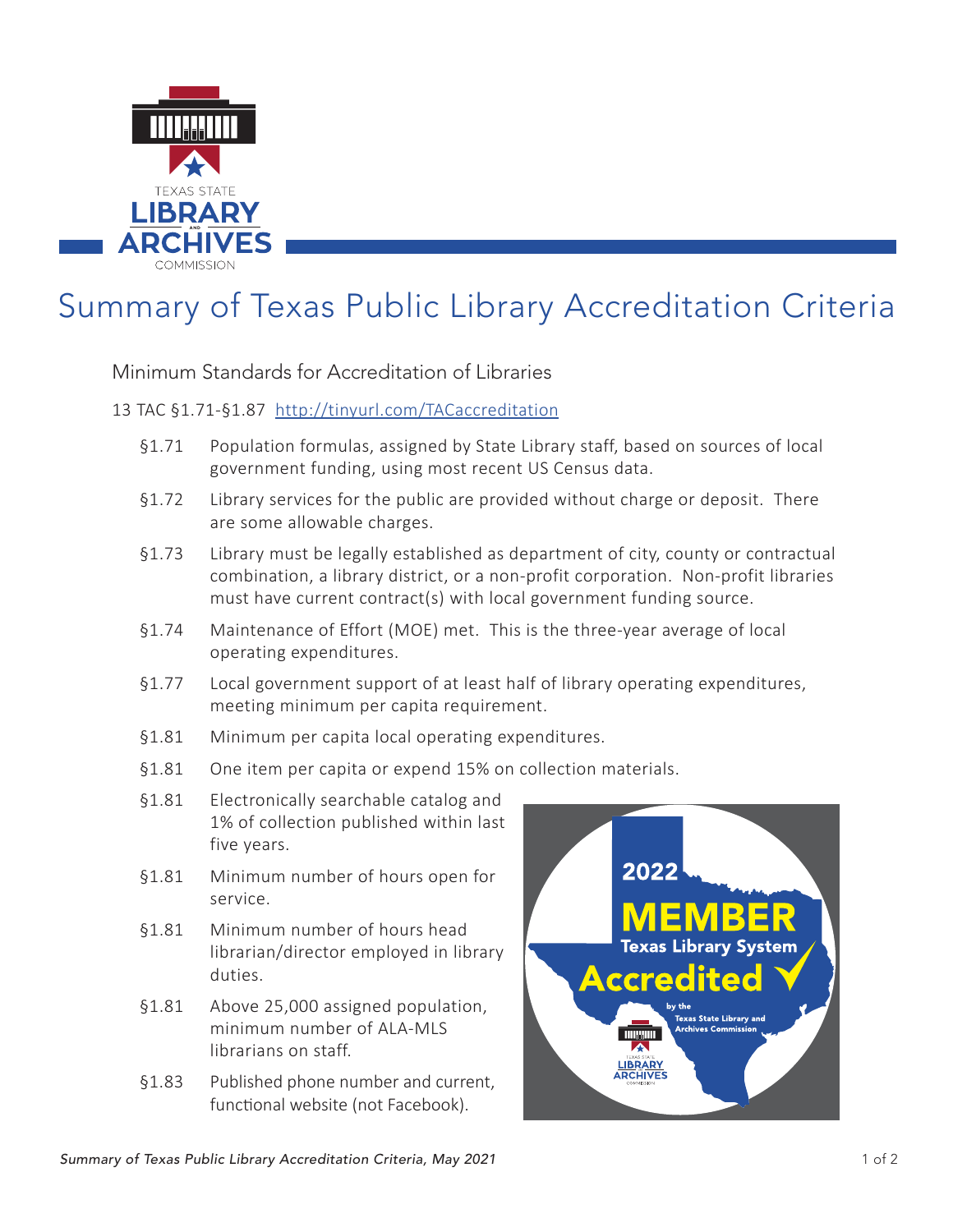- §1.83 Photocopier for use by staff and public.
- §1.83 Internet-access computers for staff and public, at least one of which you can print/copy from.
- §1.83 Participation in statewide interlibrary loan; live on OCLC Navigator.
- §1.83 Ten hours of continuing education taken annually by director.
- §1.83 Long-range (5-year) plan approved by governing board, updated in last 5 years. Must have technology and collection development components.
- §1.84 Definition of Professional Librarian, for libraries with over 25,000 assigned population.
- §1.85 Public Libraries Annual Report requirement and due dates.
- §1.86 Only for libraries operated by public school districts, institutions of higher education, units of local, state, or federal government, accredited non-public elementary or secondary schools, or special or research libraries.
- §1.87 Emergency Rule to allow a waiver of certain criteria due to circumstances beyond library's control.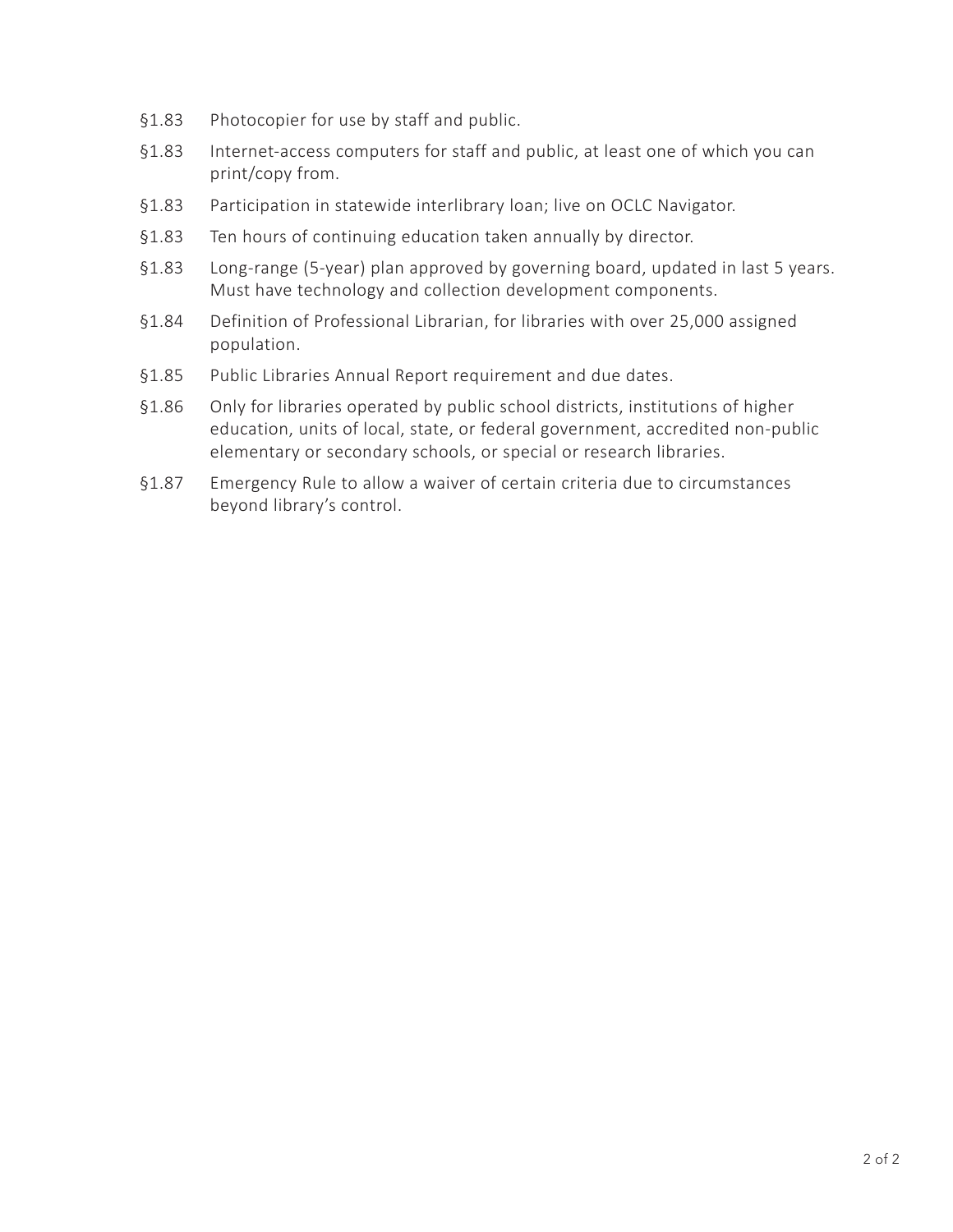## Benefits of Accreditation

Libraries that are accredited are eligible for certain services from the Texas State Library.

Accredited libraries are eligible to participate in the statewide **[Inter-Library Loan program](https://www.tsl.texas.gov/landing/ill.html)** (ILL). It allows other libraries' patrons to request materials from your collection and allows your library patrons to request materials from participating libraries. The Navigator ILL program also provides a reimbursement to libraries for each loan through Navigator. They are also eligible for a subsidy towards the total TExpress statewide courier subscription costs should they choose to participate in this program.

Accredited libraries are eligible to apply for **[E-rate](https://www.tsl.texas.gov/ld/tech/erate)**. To be eligible for E-rate discounts, a library applicant must meet the statutory definition of library or library consortium found in the 1996 Library Services and Technology Act (Pub. L. 104-208) (LSTA) and must be eligible for assistance from a state library administrative agency under that Act. For purposes of LSTA, the State Library has discretion regarding the eligibility of applicants. In Texas, a public library must be accredited.

Accredited libraries can apply for any of the State Library's **[competitive grants](https://www.tsl.texas.gov/landing/libfunds.html)**. These are generally programmatic in nature and can vary from year-to-year.

Accredited libraries are members of the TexShare consortium and can participate in the **[TexShare databases](https://www.tsl.texas.gov/texshare/databases)** program for a modest fee. The TexShare databases are electronic database resources that are available to over 600 public, academic, and libraries of clinical medicine throughout the state at a significant cost savings. There are 68 databases currently available. Accredited libraries pay a formula-based participation fee to gain access for their patrons. The databases are available 24 hours a day in the homes or offices of registered patrons of participating Texas libraries. They provide full-text articles from journals, newspapers, magazines, and many other sources. Entire books can be read online. Database topics include homework help for students, health information, business information, biography, and genealogy, as well as literature and archival information. Examples are Chilton Library, Job & Career Accelerator, Learning Express, Hobbies & Crafts, Home Improvement, and Consumer Health Source. The cost savings is very large for a community having these resources through TexShare as opposed to paying for them as an individual library. See the library's TexShare Value Report for more details.

The **[TexShare card](https://www.tsl.texas.gov/texshare/card)** program is a reciprocal borrowing program. It is designed to allow the registered users of participating institutions, which could be public or academic, directly borrow materials from other participating institutions.

In both the ILL and card program, libraries set policies and procedures regarding lending and borrowing.

Finally, the State Library occasionally offers additional programs or project opportunities for accredited public libraries. Currently, the State Library is offering libraries an opportunity to participate in the Family Place Project. The Project helps public libraries address early learning with an aim of ensuring that all children enter school ready and able to learn. The agency also launched a Tech Academy this year to assist libraries in technology planning. Both programs include a funding component.

There are also benefits outside of what the State Library offers. For some libraries, it is a quality-of-life marker. It is also a way to be connected to other libraries in the state. We do hear from libraries that their communities consider an accredited library to be a way to market their community.